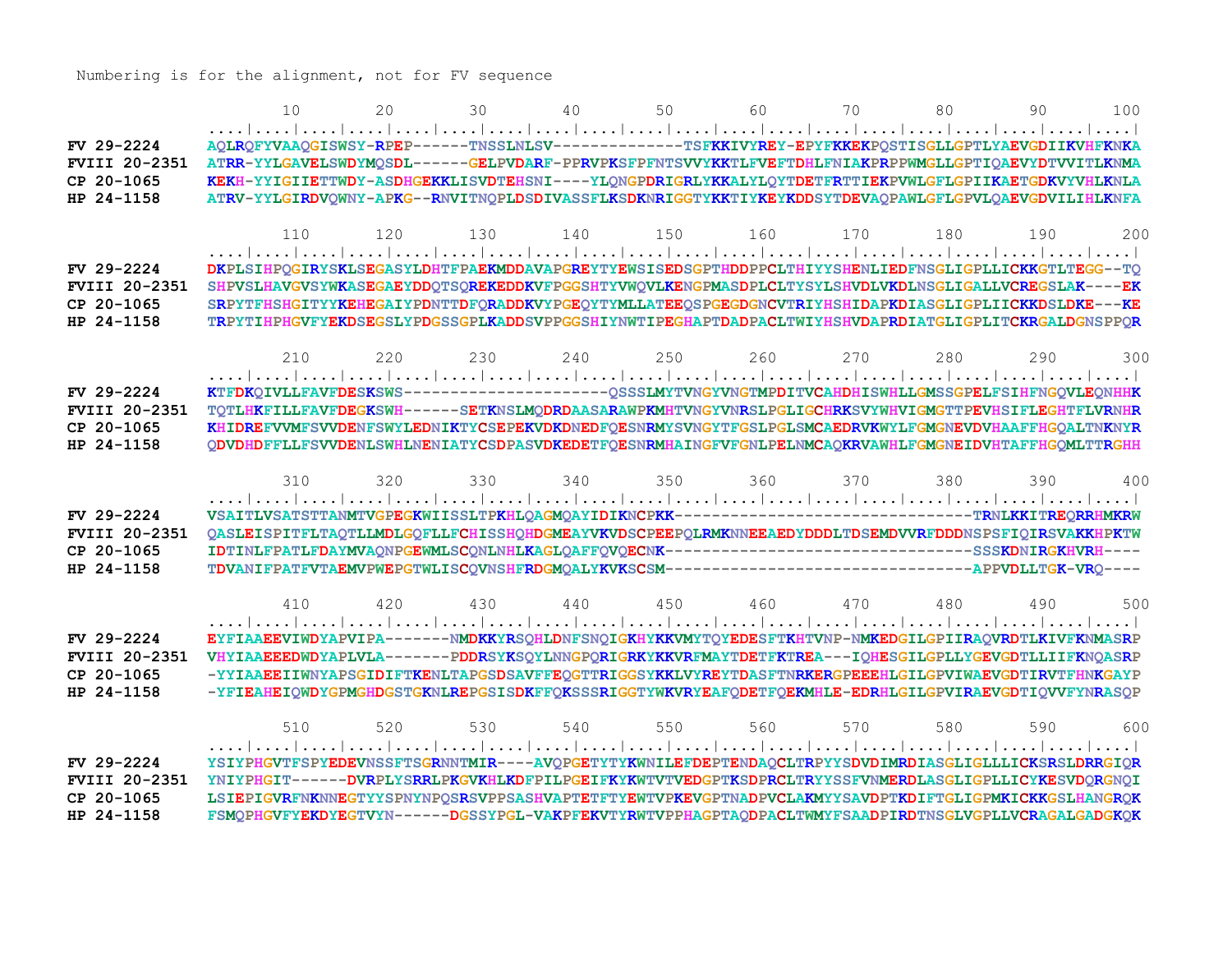|                                                                  | 610                                                                                                                                                                                                                                                                                                                                                                                                                          | 620  | 630  | 640  | 650  | 660  | 670                                      | 680 | 690  | 700  |
|------------------------------------------------------------------|------------------------------------------------------------------------------------------------------------------------------------------------------------------------------------------------------------------------------------------------------------------------------------------------------------------------------------------------------------------------------------------------------------------------------|------|------|------|------|------|------------------------------------------|-----|------|------|
|                                                                  |                                                                                                                                                                                                                                                                                                                                                                                                                              |      |      |      |      |      |                                          |     |      |      |
| $FV$ 29-2224<br><b>FVIII 20-2351</b><br>CP 20-1065<br>HP 24-1158 | AADIEQQAVFAVFDENKSWYLEDNINKFCENPDEVKRDDPKFYESNIMSTINGYVPESITTLGFCFDDTVQWHFCSVGTQNEILTIHFTGHSFIYGKRHE<br>MSDKRNVILFSVFDENRSWYLTENIQRFLPNPAGVQLEDPEFQASNIMHSINGYVFDSL-QLSVCLHEVAYWYILSIGAQTDFLSVFFSGYTFKHKMVYE<br>DVDKEFYLFPTVFDENESLLLEDNIRMFTTAPDQVDKEDEDFQESNKMHSMNGFMYGNQPGLTMCKGDSVVWYLFSAGNEADVHGIYFSGNTYLWRGERR<br>GVDKEFFLLFTVLDENKSWYSNANQAAAMLDFRLLSEDIEGFQDSNRMHAINGFLFSNLPRLDMCKGDTVAWHLLGLGTETDVHGVMFQGNTVQLQGMRK |      |      |      |      |      |                                          |     |      |      |
| FV 29-2224<br><b>FVIII 20-2351</b><br>CP 20-1065<br>HP 24-1158   | 710<br>DTLTLFPMRGESVTVTMDNVGTWMLTSMNSSPRSKKLRLKFRDVKCI-PDDDEDSYEIFEPPESTVMATRKMHDRLEPEDEESDADYDYQNRLAAALGIR                                                                                                                                                                                                                                                                                                                  | 720  | 730  | 740  | 750  | 760  | 770                                      | 780 | 790  | 800  |
| FV 29-2224<br><b>FVIII 20-2351</b><br>CP 20-1065<br>HP 24-1158   | 810<br>SFRNSSLNQEEEEFNLTALALENGTEFVSSNTDIIVGSNYS-----SPSNISKFTVNNLAE---------PQKAPSHQQATTAGSPLRHLIGKNSV---<br>--------------YYEDSYEDISAYLLSKNNAIEPRSFSQNSRHPSTRQKQFNATTIPENDIEKTDPWFAHRTPMPKIQNVSSSDLLMLLRQSPTPHG                                                                                                                                                                                                            | 820  | 830  |      |      |      | 840 850 860 870                          | 880 | 890  | 900  |
| <b>FVIII 20-2351</b>                                             | 910<br>--LNSSTAEHSSPYSEDPIEDPLQPDVTGIRLLSLGAGEFKSQEHAKHKGPKVE---RDQAAKHRFSWMKLLAHKVGRHLSQDTGSPSGMRPWEDLPSQD<br>LSLSDLQEAKYETFSDDPSPGAIDSNNSLSEMTHFRPQLHHSGDMVFTPESGLQLRLNEKLGTTAATELKKLDFKVSSTSNNLISTIPSDNLAAGTDNTS                                                                                                                                                                                                          | 920  | 930  | 940  | 950  | 960  | 970                                      | 980 | 990  | 1000 |
|                                                                  | 1010<br>TGSPSRMRPWKDPPSDLLLLKQSNSSKILVGRWHLASEKGSYEIIQDTDEDTAVNNWLISPQNASRAWGESTPLANKPGKQSGHPKFPRVRHKSLQVRQD<br>SLGPPSMPVHYDSQLDTTLFGKKSSP--------LTESGGPLSLSEENNDSKLLESGLMNSQESSWG---------KNVSSTESGRLFKGKRAHGPALLT                                                                                                                                                                                                         |      |      |      |      |      | 1020  1030  1040  1050  1060  1070  1080 |     | 1090 | 1100 |
|                                                                  | 1110                                                                                                                                                                                                                                                                                                                                                                                                                         | 1120 | 1130 | 1140 | 1150 | 1160 | 1170 1180                                |     | 1190 | 1200 |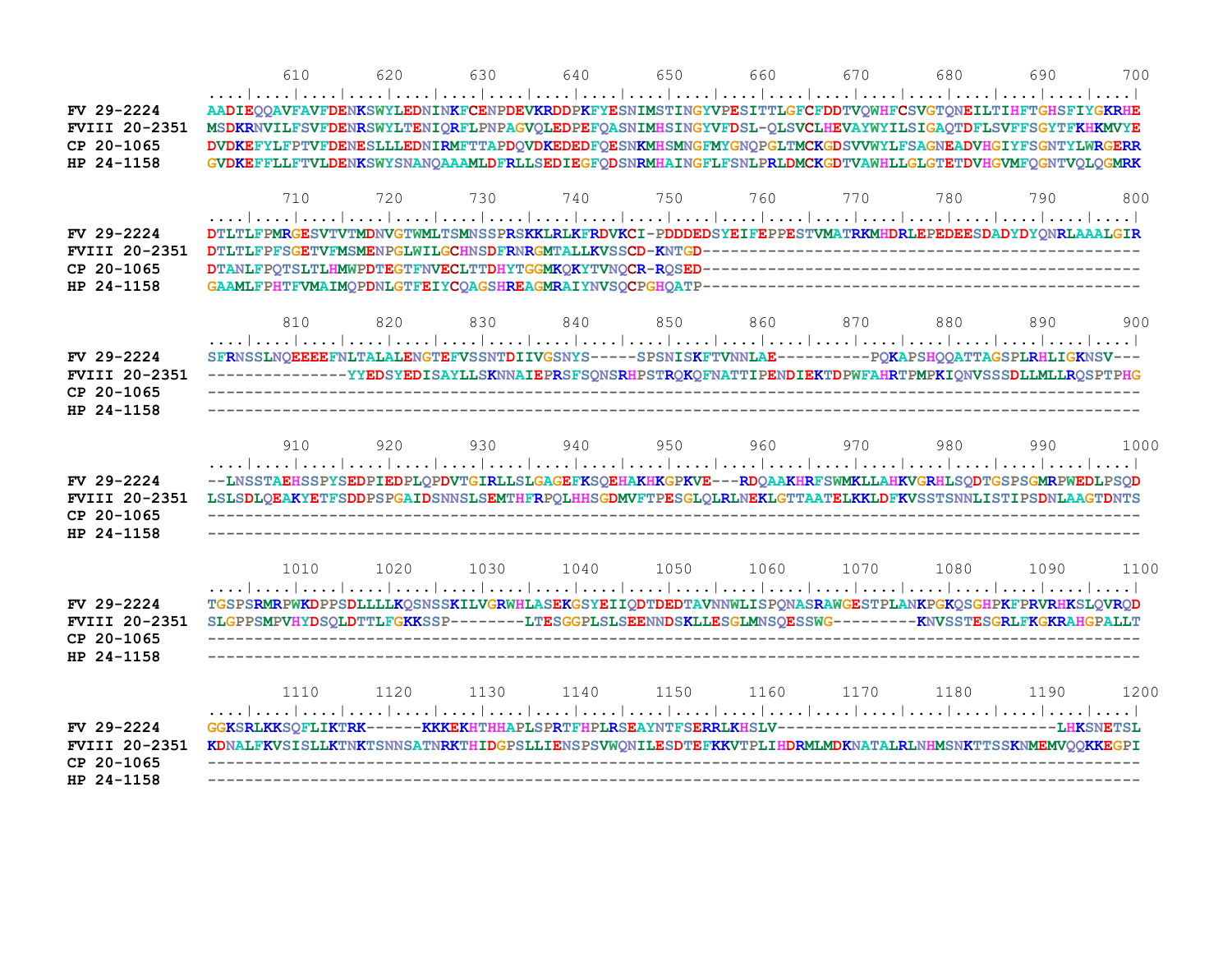|                                                                | 1210                                                                                                                                                                                                                  | 1220 | 1230 | 1240 | 1250 | 1260 | 1270                          | 1280 | 1290 | 1300 |
|----------------------------------------------------------------|-----------------------------------------------------------------------------------------------------------------------------------------------------------------------------------------------------------------------|------|------|------|------|------|-------------------------------|------|------|------|
| FV 29-2224<br><b>FVIII 20-2351</b><br>CP 20-1065<br>HP 24-1158 | PTDLNQTLPSMDFGWIASLPDHNQ-------NSSNDTGQASCPPGLYQTVPPEE-HYQTFPIQDPDQMHSTSDPSHRSSSPELSEMLEYDRSHKSFPTDI<br>PPDAQN--PDMSFFKMLFLPESARWIQRTHGKNSLNSGQGPSPKQLVSLGPEKSVEGQNFLSEKNKVVVGKGEFTKDVGLKEMVFPSSRNLFLTNLDNLH          |      |      |      |      |      |                               |      |      |      |
| FV 29-2224<br><b>FVIII 20-2351</b><br>CP 20-1065<br>HP 24-1158 | 1310<br>SQMSPSSEHEVWQTVISPDLSQVTLSPELSQTNLSPDLSHTTLSPELIQRNLSPALGQ-----------MPISPDLSHTTLSPDLSH------------<br>ENNTHNQEKKIQEEIEKKE-------TLIQENVVLPQIHTVTGTKNFMKNLFLLSTRQNVEGSYDGAYAPVLQDFRSLNDSTNRTKKHTAHFSKKGEEE    | 1320 | 1330 | 1340 |      |      | 1350 1360 1370 1380           |      | 1390 | 1400 |
| FV 29-2224<br><b>FVIII 20-2351</b><br>CP 20-1065<br>HP 24-1158 | 1410<br>------------------TTLSLDLSQTNLSPELSQTNLSPALGQMPLSPDLSHTTLSLDFSQTNLSPELSHMTLSP------------ELSQTNLSPA<br>NLEGLGNOTKOIVEKYACTTRISPNTSOONFVTORSKRALKOF--RLPLEETELEKRIIVDDTSTOWSKNMKHLTPSTLTOIDYNEKEKGAITOSPLSDC   | 1420 | 1430 | 1440 |      |      | 1450 1460 1470 1480           |      | 1490 | 1500 |
| FV 29-2224<br><b>FVIII 20-2351</b><br>CP 20-1065<br>HP 24-1158 | 1.510<br>LGOMPISPDLSHTTLSLDFSQTNLSPELSQTNLSPALGOMPLSPDPS------------HTTLSLDLSQTNLSPELSQTNLSPDLSEMPLFADLSQIPLT<br>LTRSHSIPQANRSPLPI--AKVSSFPSIRPIYLTRVLFQDNSSHLPAASYRKKDSGVQESSHFLQGAKKNNLSLAILTLEMTGDQREVGSLGTSATNSVT | 1520 | 1530 | 1540 | 1550 | 1560 | 1570                          | 1580 | 1590 | 1600 |
| FV 29-2224<br><b>FVIII 20-2351</b><br>CP 20-1065<br>HP 24-1158 | 1610<br>PDLDQMTLSPDLGETDLSPNFGQMSLSPDLSQVTLSPDISDTTLLPDLSQISPPPDLDQIFYPSESSQSLLLQEFNESFPYPDLGQ-------------<br>YKKVENTVLP---KPDLPKTSGKVELLPKV-------HIYQKDLFPTETSNGSPGHLDLV-------EGSLLQGTEGAIKWNEANRPGKVPFLRVATESS   | 1620 | 1630 | 1640 |      |      | 1650 1660 1670 1680           |      | 1690 | 1700 |
| FV 29-2224<br><b>FVIII 20-2351</b><br>CP 20-1065<br>HP 24-1158 | 1710<br>AKTPSKLLDPLAWDNHYGTQIPKEEWKSQEKSPEKTAFKKKDTILSLNACESNHAIAAINEGQNKPEIEVTWAKQGRTERLCSQNPPVLKRHQREITRTT                                                                                                          | 1720 |      |      |      |      | 1730 1740 1750 1760 1770 1780 |      | 1790 | 1800 |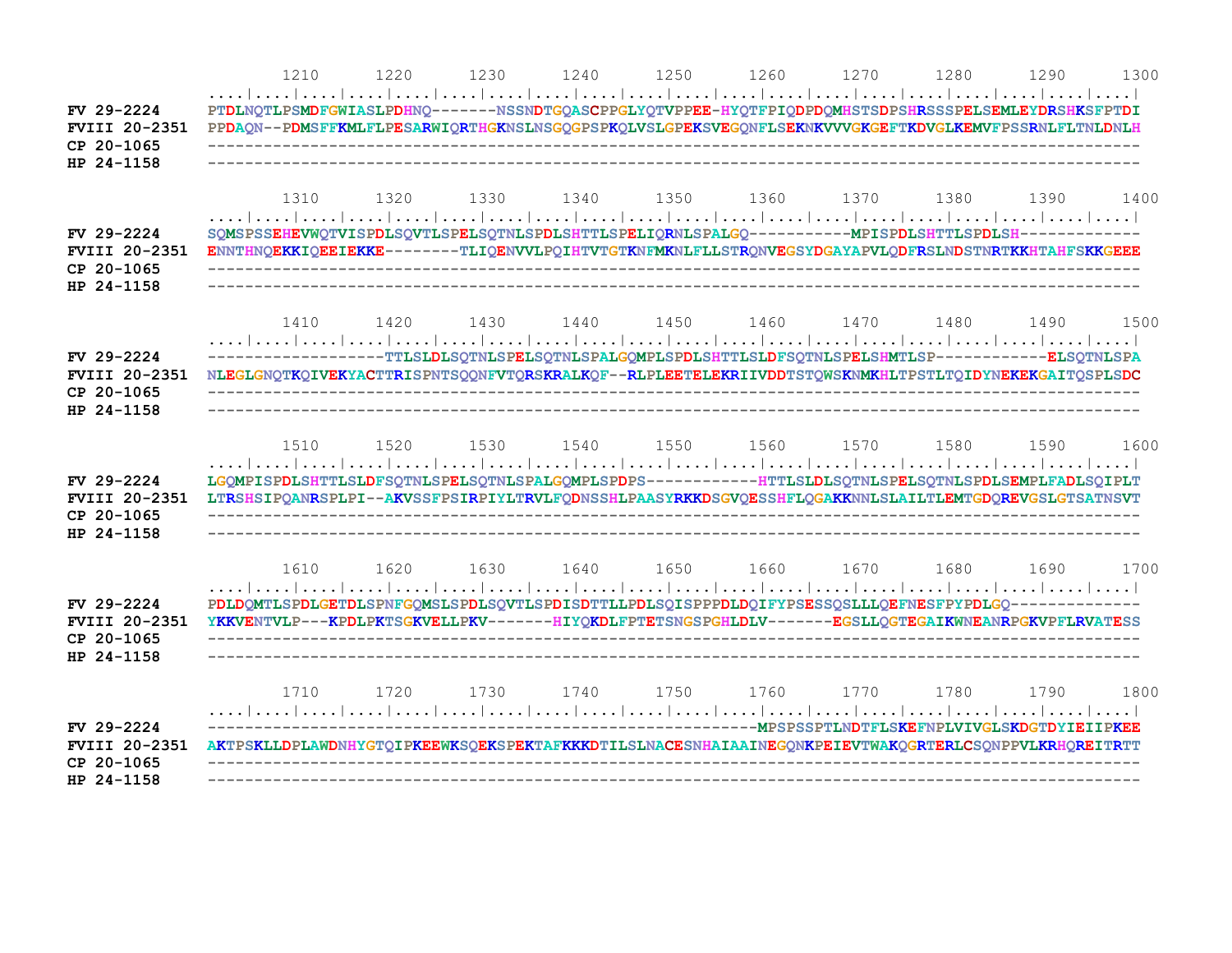|                      | 1810 | 1820 | 1830 | 1840 | 1850 | 1860           | 1870 | 1880 | 1890                                                                                                  | 1900 |
|----------------------|------|------|------|------|------|----------------|------|------|-------------------------------------------------------------------------------------------------------|------|
|                      |      |      |      |      |      |                |      |      |                                                                                                       |      |
| FV 29-2224           |      |      |      |      |      |                |      |      | VOSSEDDYAEIDYVPYDDPYKTDVRT-NINSSRDPDNIAAWYLRSNNGNRRNYYIAAEEISWDYSEFVORETDIED-----------SDDIPEDTTYK    |      |
| <b>FVIII 20-2351</b> |      |      |      |      |      |                |      |      | LQSDQEE------IDYDDTISVEMKKEDFDIYDEDENQSP---RSFQKKTRHYFIAAVERLWDYGMSSSP-HVLRNRAQSGSV------------PQFK   |      |
| CP 20-1065           |      |      |      |      |      |                |      |      |                                                                                                       |      |
| HP 24-1158           |      |      |      |      |      |                |      |      |                                                                                                       |      |
|                      |      |      |      |      |      |                |      |      |                                                                                                       |      |
|                      | 1910 | 1920 | 1930 | 1940 | 1950 | 1960           | 1970 | 1980 | 1990                                                                                                  | 2000 |
| FV 29-2224           |      |      |      |      |      |                |      |      | KVVFRKYLDSTFTKRDPRGEYEEHLGILGPIIRAEVDDVIQVRFKNLASRPYSLHAHGLSYEKSSEGKTYEDDSPEWFKEDNAVQPNSSYTYVWHATERS  |      |
| <b>FVIII 20-2351</b> |      |      |      |      |      |                |      |      | KVVFQEFTDGSFTQPLYRGELNEHLGLLGPYIRAEVEDNIMVTFRNQASRPYSFYSSLISYE---EDQRQGAEPRKNF-----VKPNETKTYFWKVQHHM  |      |
| CP 20-1065           |      |      |      |      |      |                |      |      | KVVYRQYTDSTFRVPVERKAEEEHLGILGPQLHADVGDKVKIIFKNMATRPYSIHAHGVQTESSTVTP-------------TLPGETLTYVWKIPERS    |      |
| HP 24-1158           |      |      |      |      |      |                |      |      | KAVFREYTDGTFRIPRPRTGPEEHLGILGPLIKGEVGDILTVVFKNNASRPYSVHAHGV-LESTTVWP------------LAAEPGEVVTYOWNIPERS   |      |
|                      |      |      |      |      |      |                |      |      |                                                                                                       |      |
|                      | 2010 | 2020 | 2030 | 2040 | 2050 | 2060           | 2070 | 2080 | 2090                                                                                                  | 2100 |
|                      |      |      |      |      |      |                |      |      |                                                                                                       |      |
| FV 29-2224           |      |      |      |      |      |                |      |      | GPESPGSACRAWAYYSAVNPEKDIHSGLIGPLLICQKGILHKDSNMPMDMREFVLLFMTFDEKKSWYYEKKSRSSWRLTSSEMK--------KSHEFHAIN |      |
| <b>FVIII 20-2351</b> |      |      |      |      |      |                |      |      | APTKDEFDCKAWAYFSDVDLEKDVHSGLIGPLLVCHTNTLNPAHGROVTVOEFALFFTIFDETKSWYFTENMERN-CRAPCNIOMEDPTFKENYRFHAIN  |      |
| CP 20-1065           |      |      |      |      |      |                |      |      | GAGTEDSACIPWAYYSTVDQVKDLYSGLIGPLIVCRRPYLKVFNPRRKL--EFALLFLVFDENESWYLDDNIKTY-SDHPEKVNKDDEEFIESNKMHAIN  |      |
| HP 24-1158           |      |      |      |      |      |                |      |      | GPGPNDSACVSWIYYSAVDPIKDMYSGLVGPLAICQKGILEPHGGRSDMDREFALLFLIFDENKSWYLEENVATHGSQDPGSINLQDETFLESNKMHAIN  |      |
|                      |      |      |      |      |      |                |      |      |                                                                                                       |      |
|                      | 2110 | 2120 | 2130 | 2140 | 2150 | 2160           | 2170 | 2180 | 2190                                                                                                  | 2200 |
| FV 29-2224           |      |      |      |      |      |                |      |      | GMIY-SLPGLKMYEQEWVRLHLLNIGGSQDIHVVHFHGQTLLENGNKQHQLGVWPLLPGSFKTLEMKASKPGWWLLNTEVGENQRAGMQTPFLIMDRDCR  |      |
| <b>FVIII 20-2351</b> |      |      |      |      |      |                |      |      | GYIMDTLPGLVMAQDQRIRWYLLSMGSNENIHSIHFSGHVFTVRKKEEYKMALYNLYPGVFETVEMLPSKAGIWRVECLIGEHLHAGMSTLFLVYSNKCQ  |      |
| CP 20-1065           |      |      |      |      |      |                |      |      | GRMFGNLQGLTMHVGDEVNWYLMGMGNEIDLHTVHFHGHSFQYKHRGVYSSDVFDIFPGTYQTLEMFPRTPGIWLLHCHVTDHIHAGMETTYTVLQNEDT  |      |
| HP 24-1158           |      |      |      |      |      |                |      |      | GKLYANLRGLTMYOGERVAWYMLAMGODVDLHTIHFHAESFLYRNGENYRADVVDLFPGTFEVVEMVASNPGTWLMHCHVTDHVHAGMETLFTVFSRTEH  |      |
|                      |      |      |      |      |      |                |      |      |                                                                                                       |      |
|                      | 2210 | 2220 | 2230 | 2240 | 2250 | 2260           | 2270 | 2280 | 2290                                                                                                  | 2300 |
|                      |      |      |      |      |      |                |      |      |                                                                                                       |      |
| FV 29-2224           |      |      |      |      |      |                |      |      | MPMGLSTGIISDSQIKASEFLGYWEPRLARLNNGGSYNAWSVEKLAAEFASKPWIQVDMQKEVIITGIQTQGAKHYLKSCYTTEFYVAYSSNQINWQIFK  |      |
| <b>FVIII 20-2351</b> |      |      |      |      |      |                |      |      | TPLGMASGHIRDFQITASGQYGQWAPKLARLHYSGSINAWSTKEPF------SWIKVDLLAPMIIHGIKTQGARQKFSSLYISQFIIMYSLDGKKWQTYR  |      |
| CP 20-1065           |      |      |      |      |      |                |      |      |                                                                                                       |      |
| HP 24-1158           |      |      |      |      |      |                |      |      | LSPLTVITKETEKAVPPRDIEEGNVKMLGMOIPIKNVEMLASVLVAISVTLLLVVLALGGVVWYQHRORKLRRNRRSILDDSFKLLSFKQ----------  |      |
|                      | 2310 | 2320 | 2330 | 2340 |      | 2350 2360 2370 |      | 2380 | 2390                                                                                                  | 2400 |
|                      |      |      |      |      |      |                |      |      |                                                                                                       |      |
| FV 29-2224           |      |      |      |      |      |                |      |      | GNSTRNVMYFNGNSDASTIKENQFDPPIVARYIRISPTRAYNRPTLRLELQGCEVNGCSTPLGMENGKIENKQITASSFKKSWWGDYWEPFRARLNAQGR  |      |
| <b>FVIII 20-2351</b> |      |      |      |      |      |                |      |      | GNSTGTLMVFFGNVDSSGIKHNIFNPPIIARYIRLHPTHYSIRSTLRMELMGCDLNSCSMPLGMESKAISDAQITASSYFTNMFAT-WSPSKARLHLQGR  |      |
| CP 20-1065           |      |      |      |      |      |                |      |      |                                                                                                       |      |
| HP 24-1158           |      |      |      |      |      |                |      |      |                                                                                                       |      |